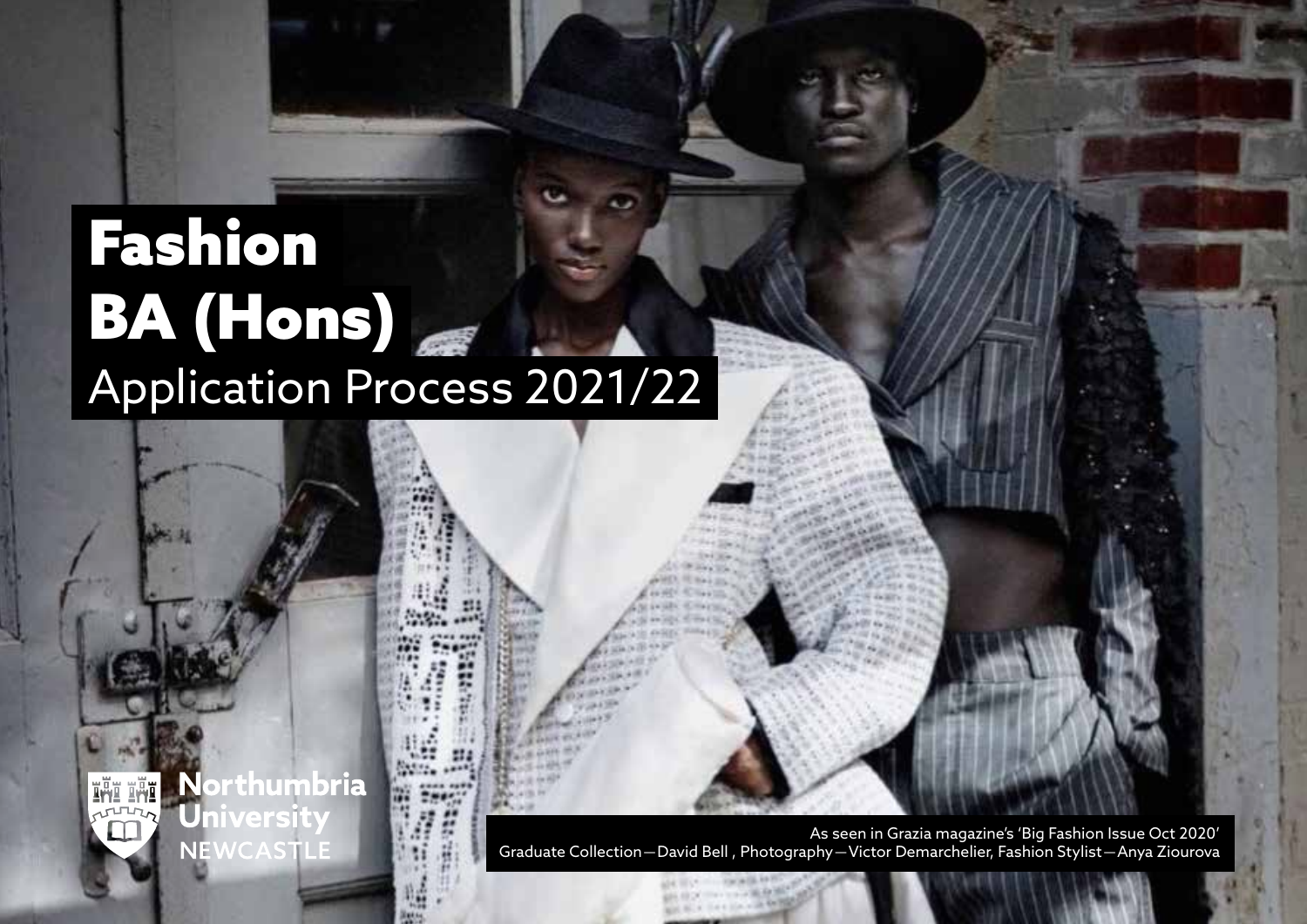### **How do I make an application?**

Your application to study for an undergraduate degree at Northumbria University is in two parts:

- **UCAS\* Application form**
- **Digital Portfolio & Portfolio Statement** (Note - Digital portfolio is 15 images and the Statement is 300 words)

*\*EU and International students can apply direct*

When you apply, you will receive an email from Northumbria University confirming receipt of your application. If you are made an initial offer, you will be given instructions on uploading your Digital Portfolio. Read the instructions carefully because they will give you important information on deadlines, maximum file sizes, upload instructions etc.

The following slides will give you guidance on compiling your Digital Portfolio & Portfolio Statement. It also includes course specific details on uploading your files, what to include in the Digital Portfolio & Portfolio Statement etc.

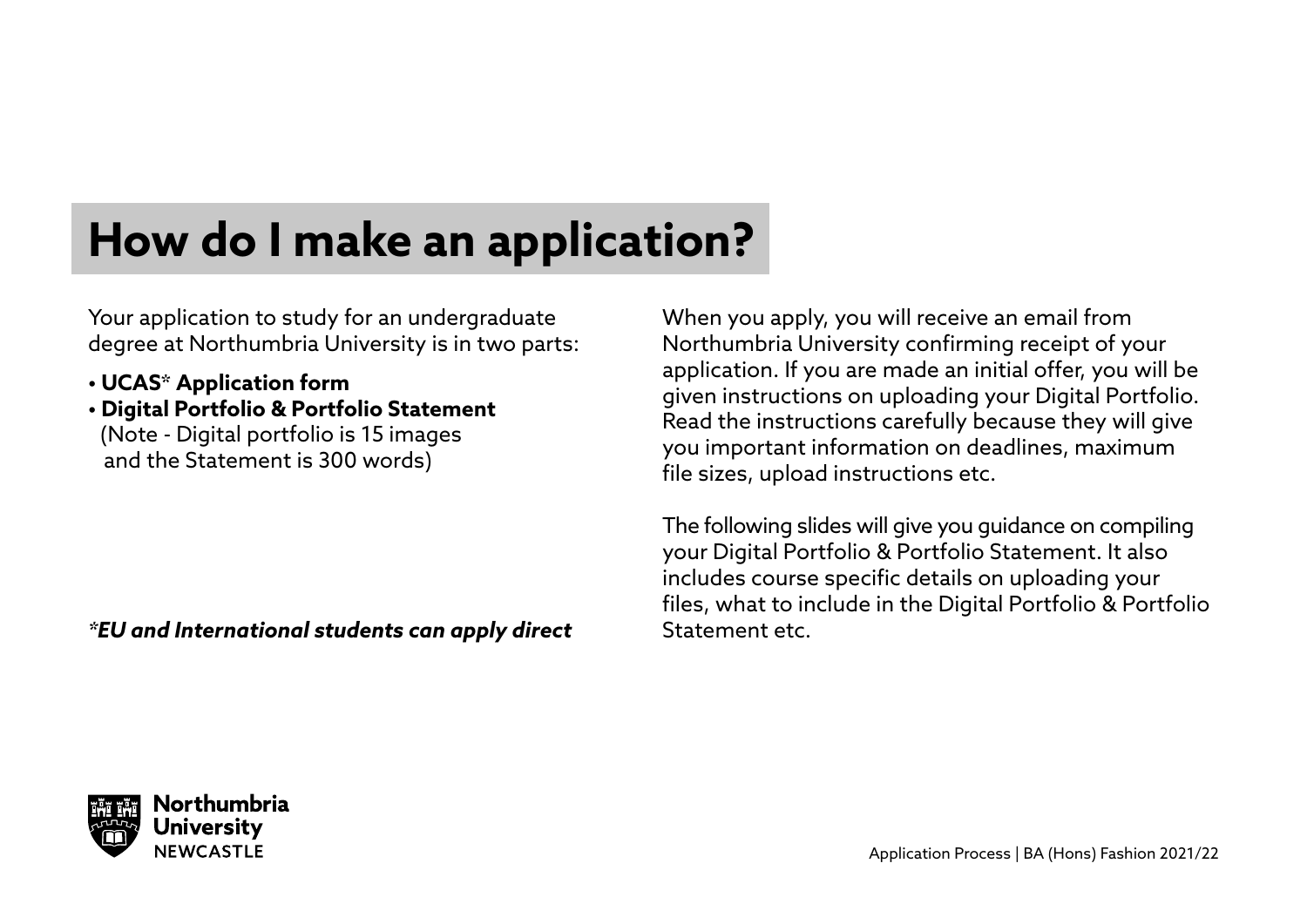## **How do I make an application?**

The key milestones in the application process are as follows:

- 1 Apply through UCAS
- 2 Receive an initial offer

3 - On receiving an initial offer, you will be given instructions on uploading your Digital Portfolio & Portfolio Statement

4 - Northumbria University specialist staff assess your UCAS application, Digital Portfolio and Portfolio Statement

5 - The outcome will be communicated through UCAS and will be one of the following:

- **Conditional Offer**
- **Unconditional Offer**
- **Alternative course offer**

We have illustrated the Application process as an Application Journey on the following page.

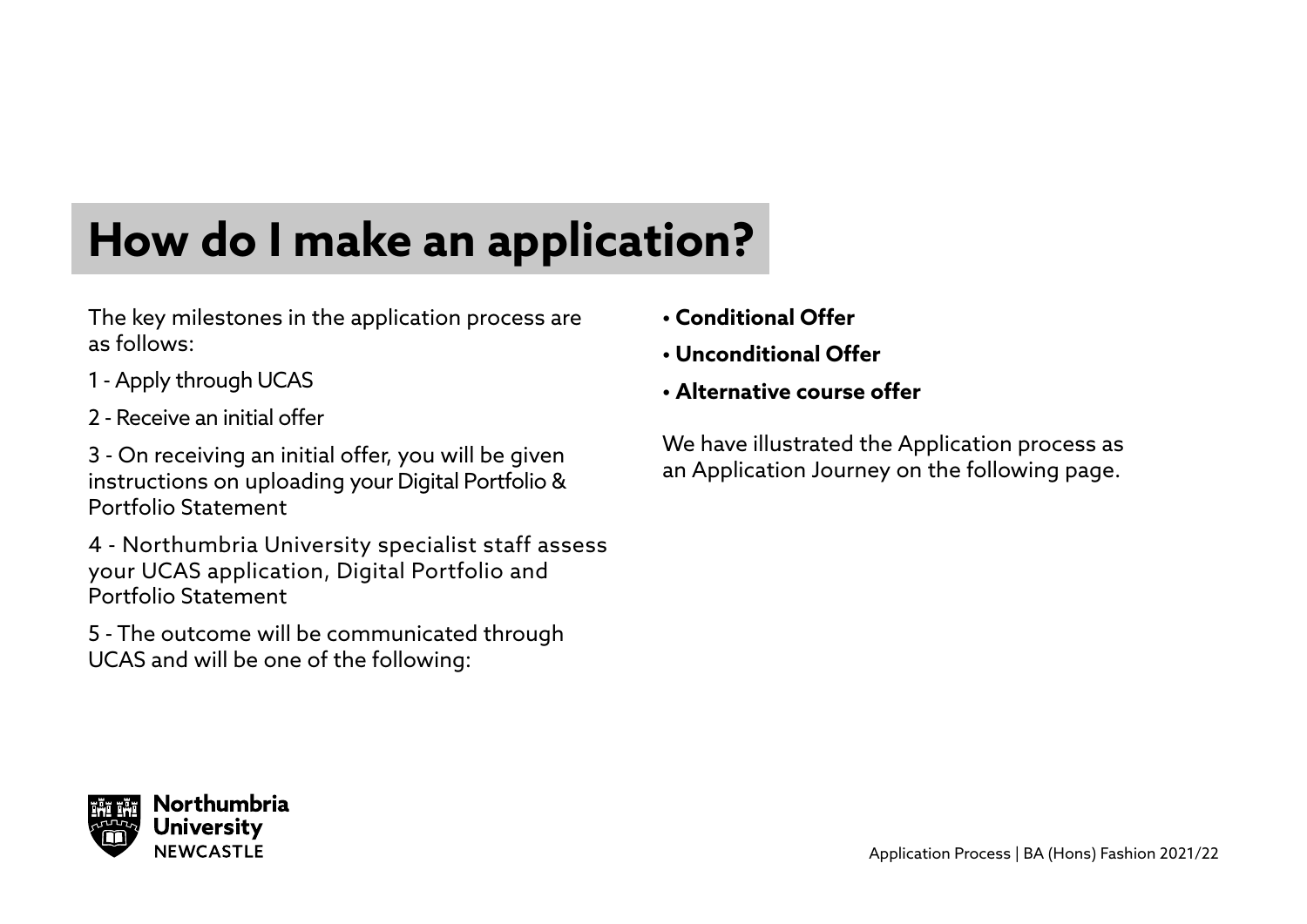### **What is the application Journey?**



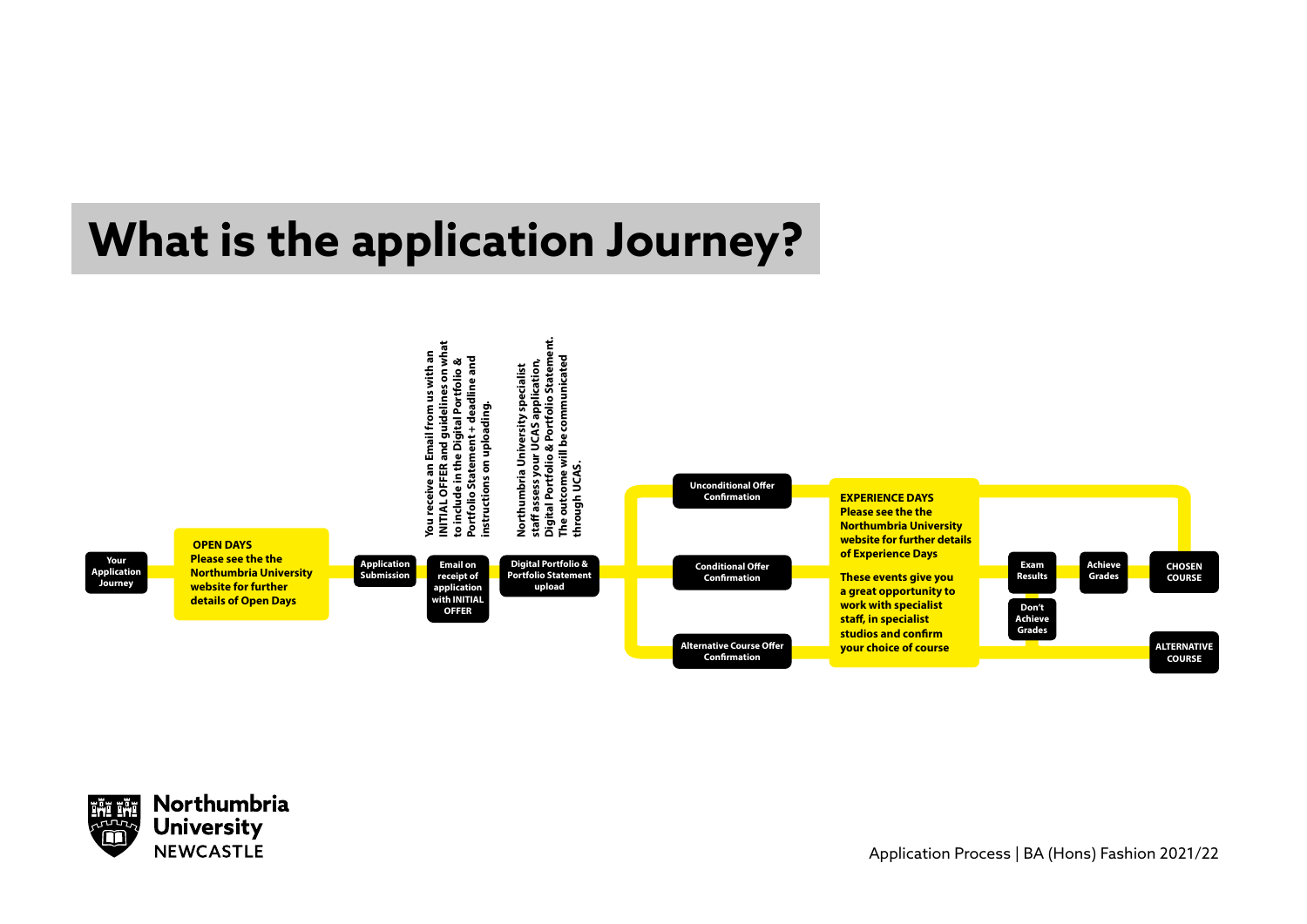### **What should be in my Digital Portfolio?**

#### **For Year 1 entry, your Digital Portfolio should consist of 15 pages, showing the following:**

**Page 1** — A 300 word supporting Portfolio Statement. This Portfolio Statement is different to the personal statement in your UCAS application.

We are interested in what inspires you, who inspires you and how you communicate that enthusiasm through your statement and your work. Which fashion designers and artists are you looking at and referencing? Who has inspired you to study fashion?

We are interested in how you talk about your work and communicate the ideas behind the projects and the elements of the projects you consider to be the most successful.

You should use the Portfolio Statement and your UCAS personal statement to talk about these areas.

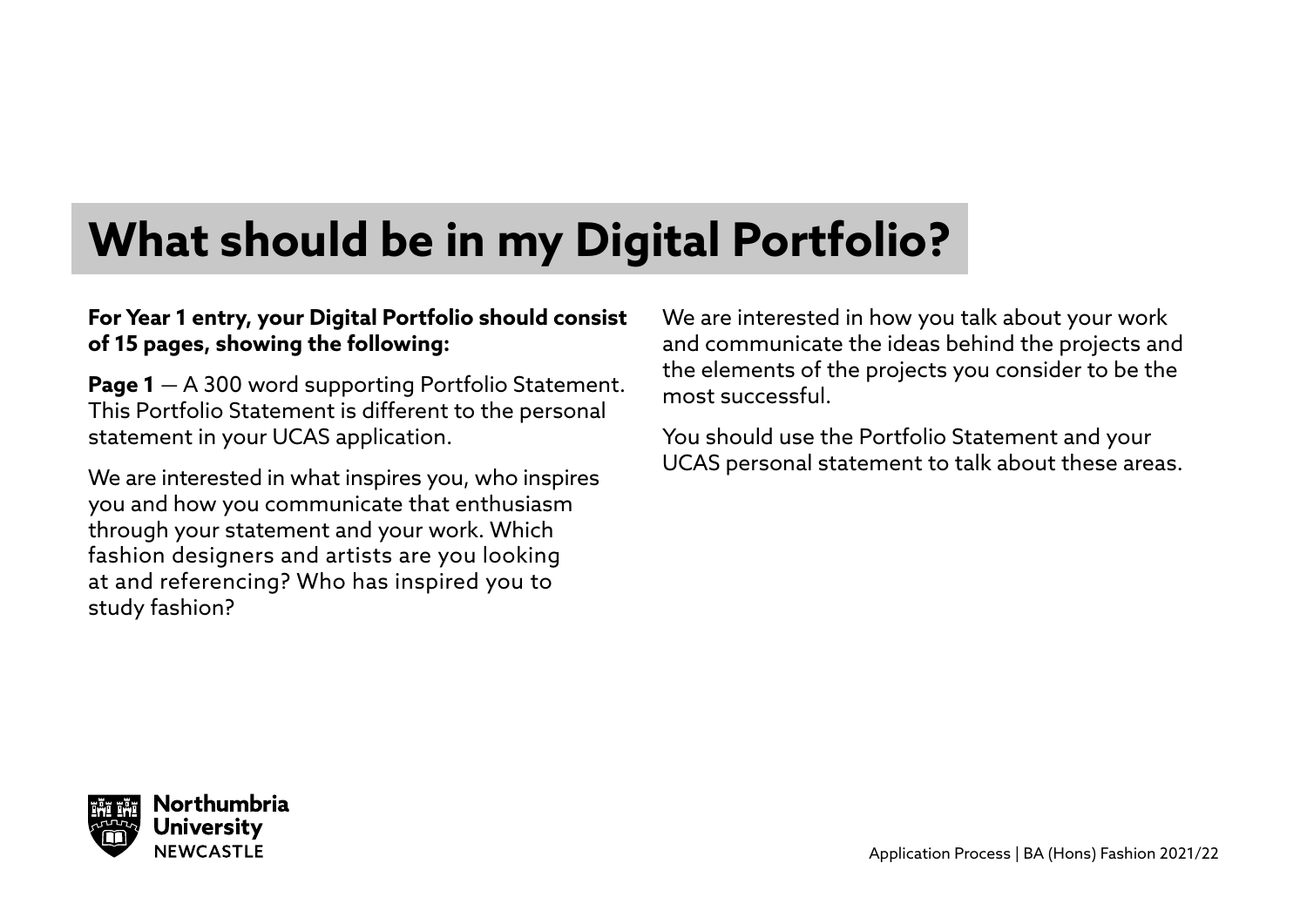### **What should be in my Digital Portfolio? (cont)**

#### **Your Digital Portfolio should consist of 15 pages, showing the following:**

**Pages 2 to 12** — Show examples of your college/ school work from their starting points, as concepts and ideas, through their development to your final pieces. It is important that these pages demonstrate both your ability to generate and develop concepts, alongside practical skills and how you explore and use different media and materials.

As a guide, you could include three or four pieces of work in this section. For each project you need to show initial concepts, development work and final pieces, which could be shown as photographs of your sketchbooks, preparatory sketches and final pieces. These can be evidenced in a variety of ways

which could include drawing/painting (analytical/ abstract), 2D/3D work, photography/CAD etc.

Note - You can arrange the images in whichever way you feel tells the story of a project in the most effective way. You could have one image on a slide, or several small images could be grouped together in one slide.

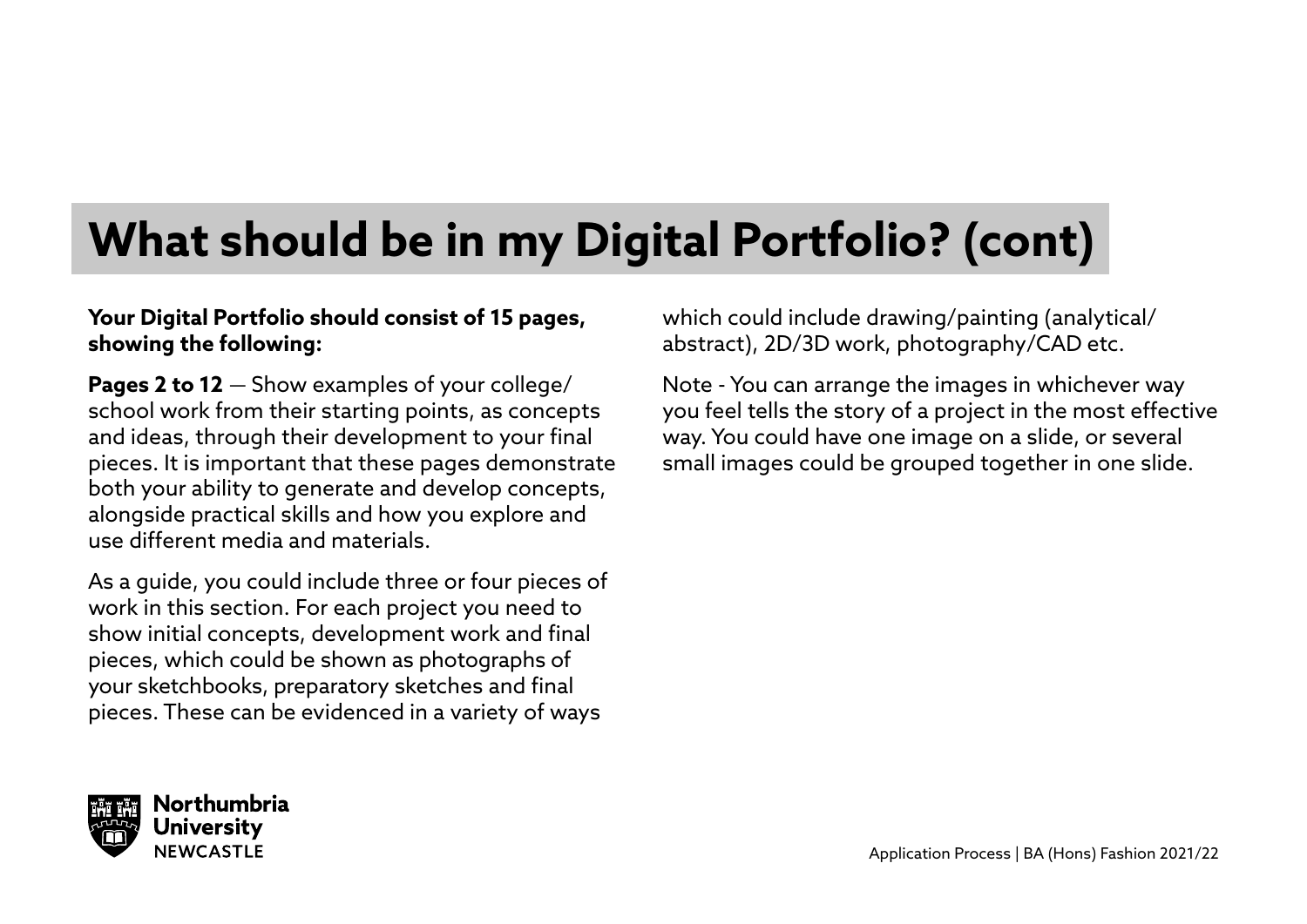### **What should be in my Digital Portfolio? (cont)**

#### **Your Digital Portfolio should consist of 15 pages, showing the following:**

**Pages 13 to 15** — Showing us some of your personal work. We want students who are excited by fashion and are engaged in the world around them. We want to see some independently generated work, i.e. self directed work which you have produced outside your current school/college/other course curriculum which demonstrates your own personal interests.

These pages should be made up of your own work, we don't want to see lots of secondary source material.

*(Note - For Year 2 or 3 entry, UK and International students may need to provide an enhanced portfolio. Details will be given on receipt of your application)*

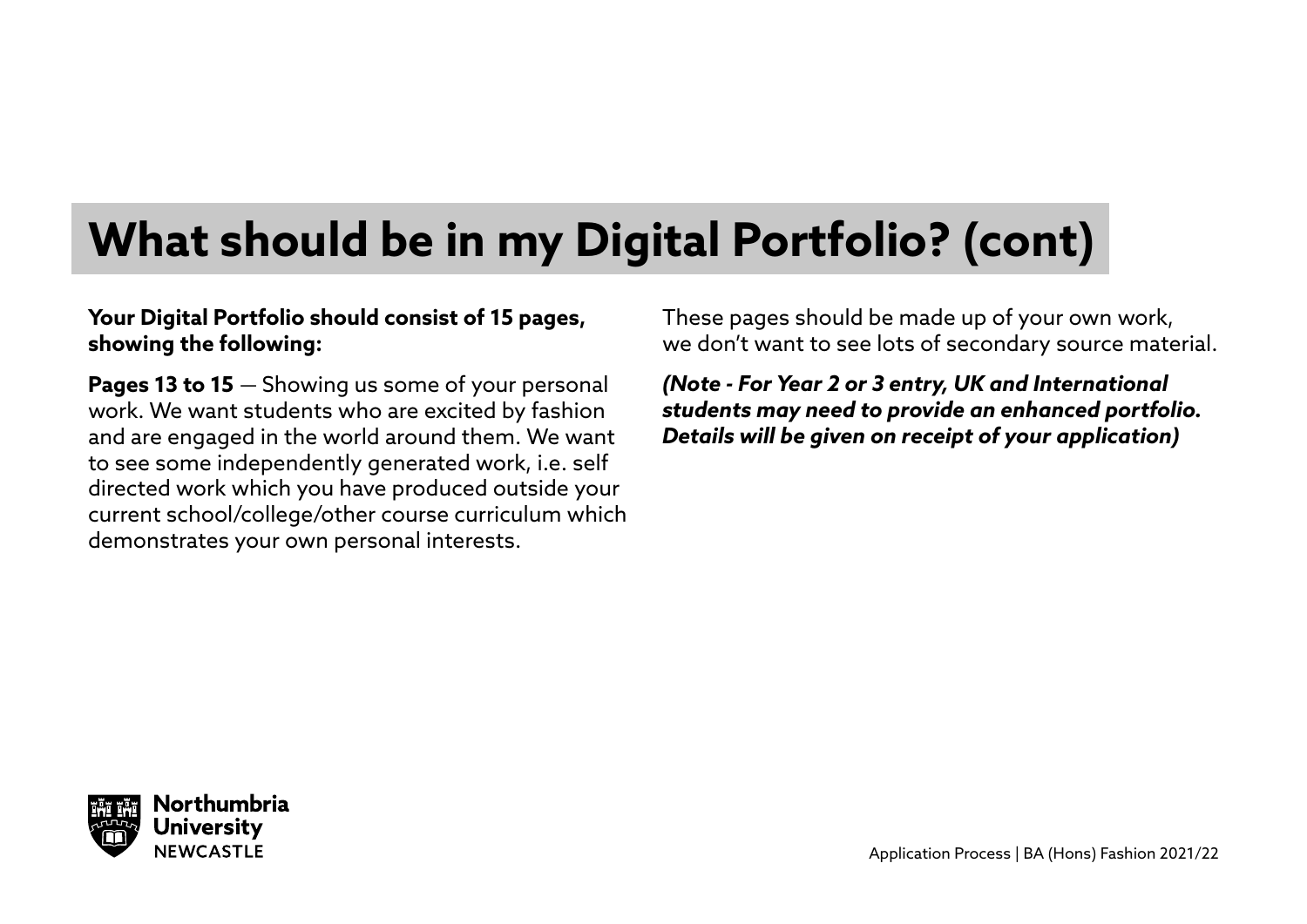### **What format should my Digital Portfolio be in?**

**The Digital Portfolio should be submitted as an A4, 15 page Adobe Acrobat PDF. The maximum file size for this PDF is 30 Megabytes (MB).**

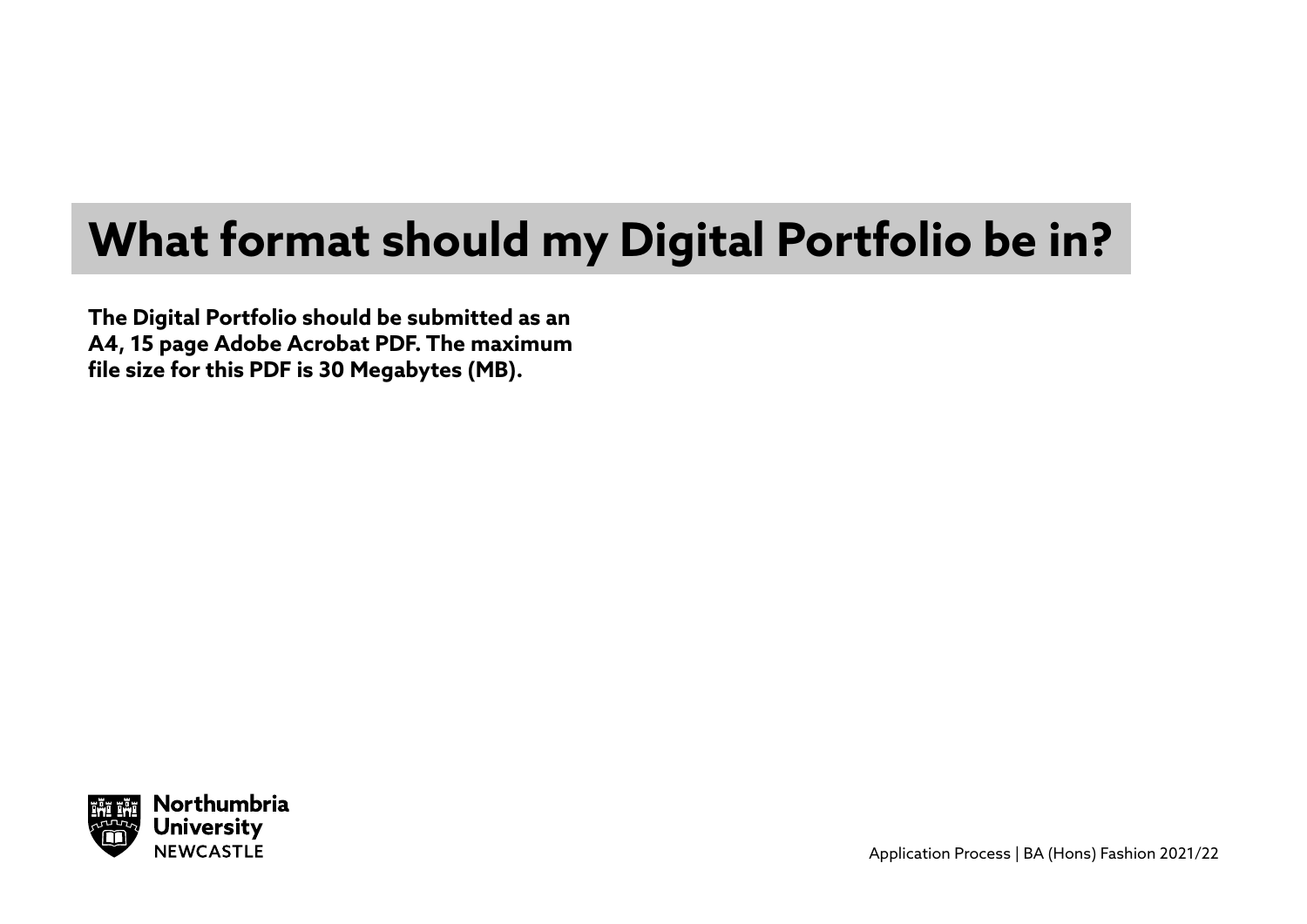### **How do I upload my Digital Portfolio?**

**The email containing your Initial Offer will also have a link to the Digital Portfolio upload area. Follow the instructions to upload the Portfolio.** 

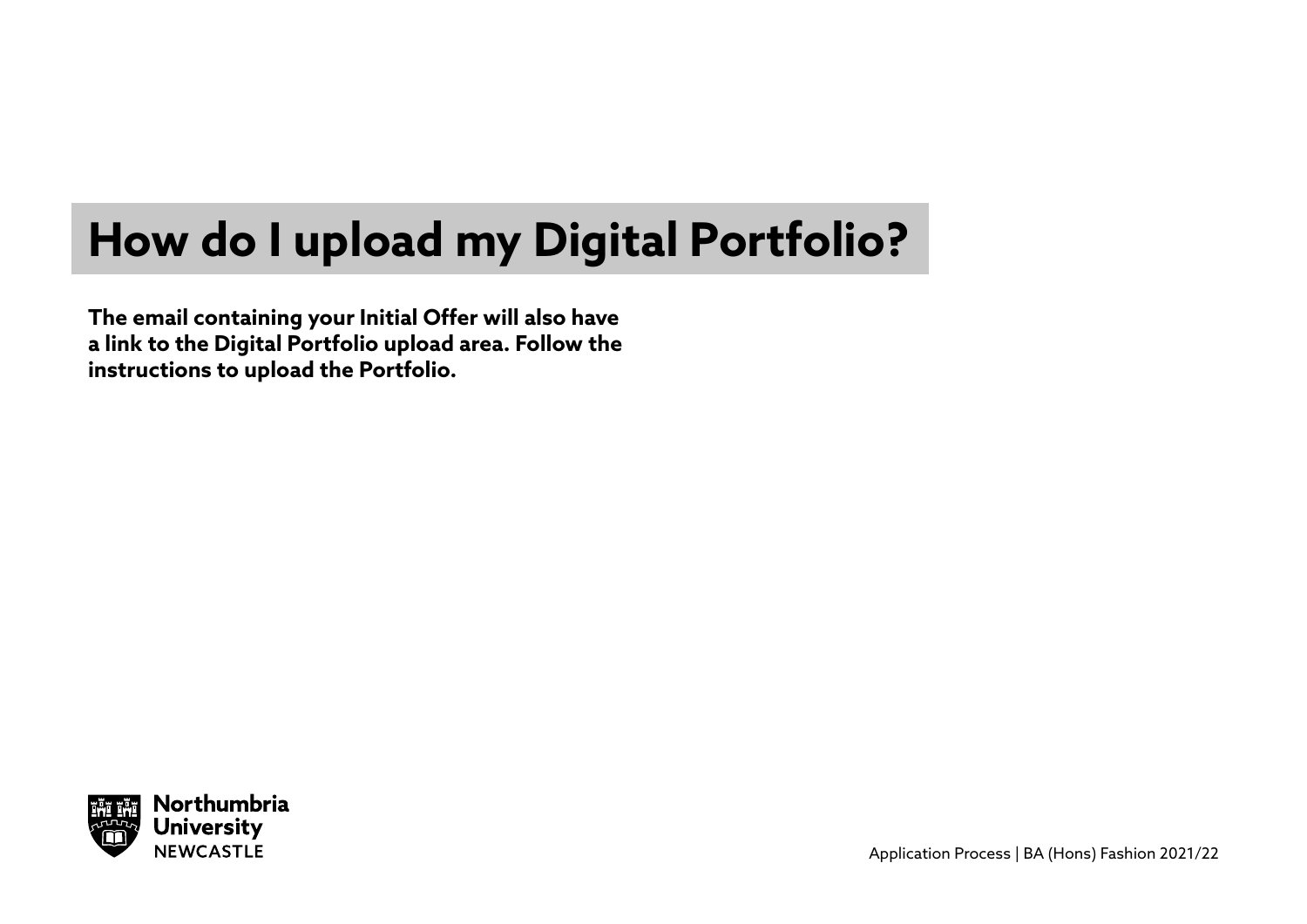### **BA (Hons) Fashion — Portfolio Examples**

**The following pages give some Portfolio Examples.** 

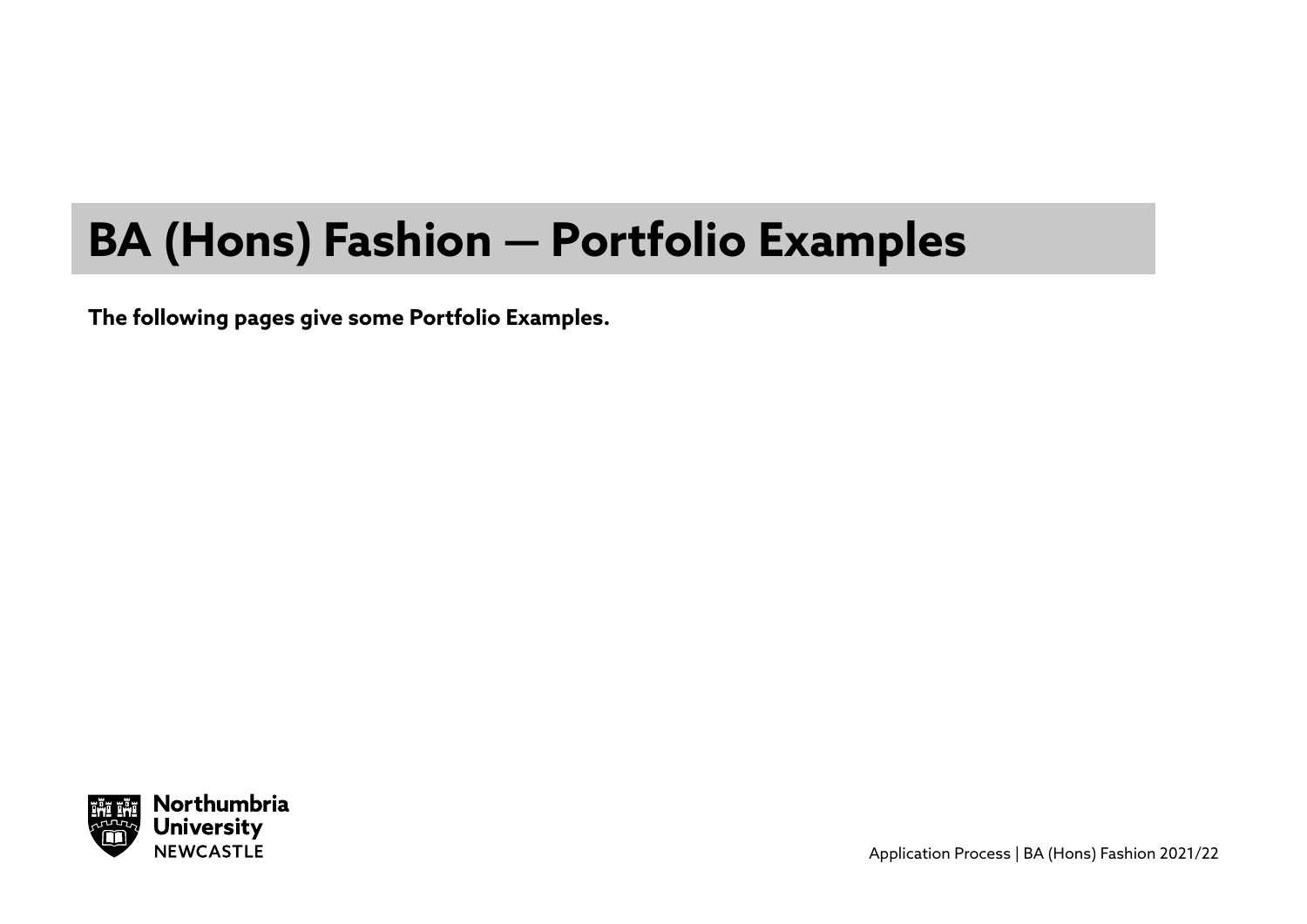





**Slide 1 - Research, Observational Drawing,**